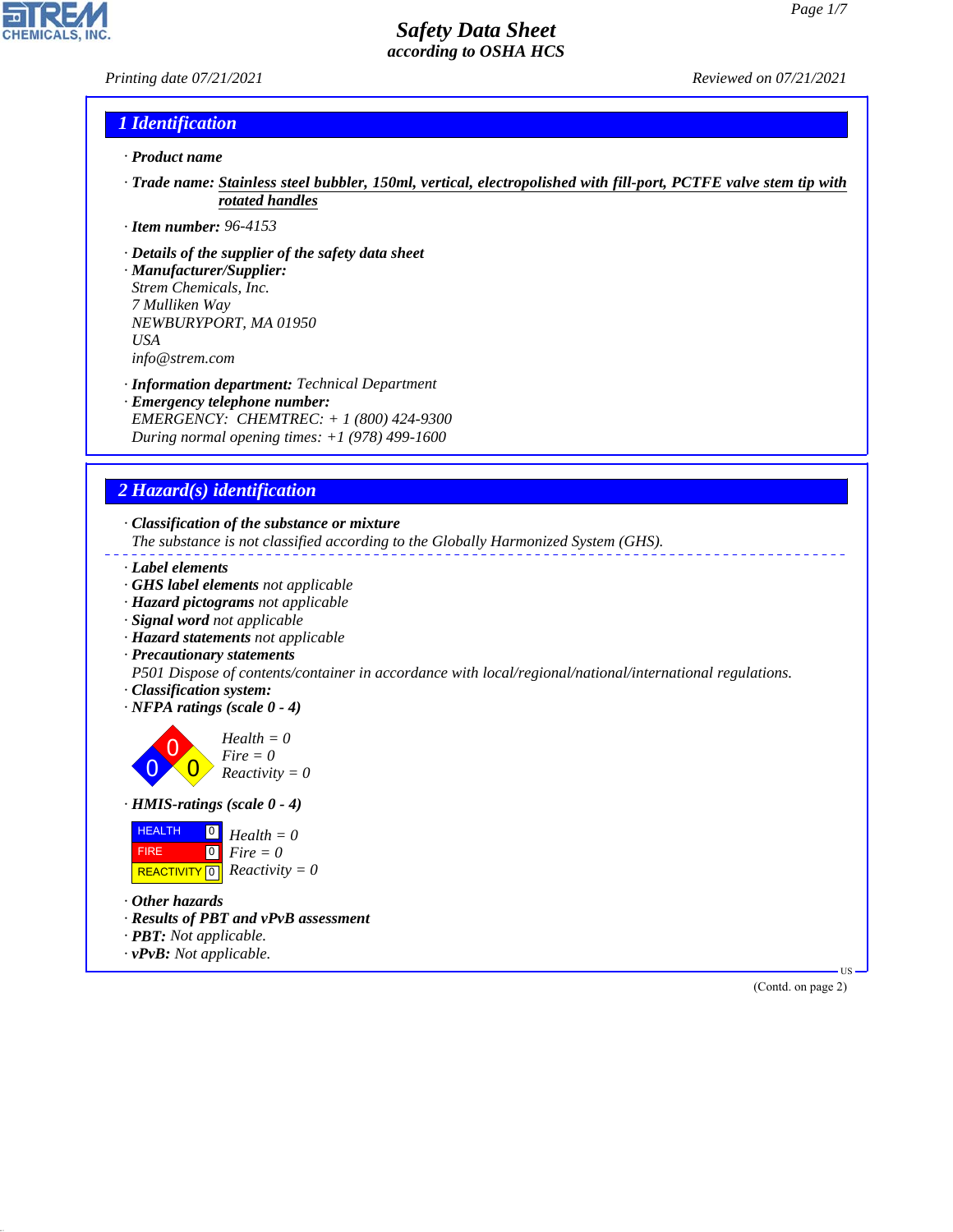*Printing date 07/21/2021 Reviewed on 07/21/2021*

*Trade name: Stainless steel bubbler, 150ml, vertical, electropolished with fill-port, PCTFE valve stem tip with rotated handles*

(Contd. of page 1)

### *3 Composition/information on ingredients*

*· Chemical characterization: Substances · CAS No. Description*

*Stainless steel bubbler, 150ml, vertical, electropolished with fill port, handles rotated 90° front*

## *4 First-aid measures*

- *· Description of first aid measures*
- *· General information: No special measures required.*
- *· After inhalation: Supply fresh air; consult doctor in case of complaints.*
- *· After skin contact: Generally the product does not irritate the skin.*
- *· After eye contact: Rinse opened eye for several minutes under running water.*
- *· After swallowing: If symptoms persist consult doctor.*
- *· Information for doctor:*
- *· Most important symptoms and effects, both acute and delayed No further relevant information available.*
- *· Indication of any immediate medical attention and special treatment needed*
- *No further relevant information available.*

## *5 Fire-fighting measures*

- *· Extinguishing media*
- *· Suitable extinguishing agents: Use fire fighting measures that suit the environment.*
- *· Special hazards arising from the substance or mixture No further relevant information available.*
- *· Advice for firefighters*
- *· Protective equipment: No special measures required.*

## *6 Accidental release measures*

- *· Personal precautions, protective equipment and emergency procedures Not required.*
- *· Environmental precautions: Do not allow to enter sewers/ surface or ground water.*
- *· Methods and material for containment and cleaning up:*
- *Dispose contaminated material as waste according to item 13.*
- *· Reference to other sections*
- *See Section 7 for information on safe handling.*
- *See Section 8 for information on personal protection equipment.*
- *See Section 13 for disposal information.*
- *· Protective Action Criteria for Chemicals*

*· PAC-1:*

*Substance is not listed.*

*· PAC-2:*

*Substance is not listed.*

*· PAC-3:*

44.1.1

*Substance is not listed.*

(Contd. on page 3)

US

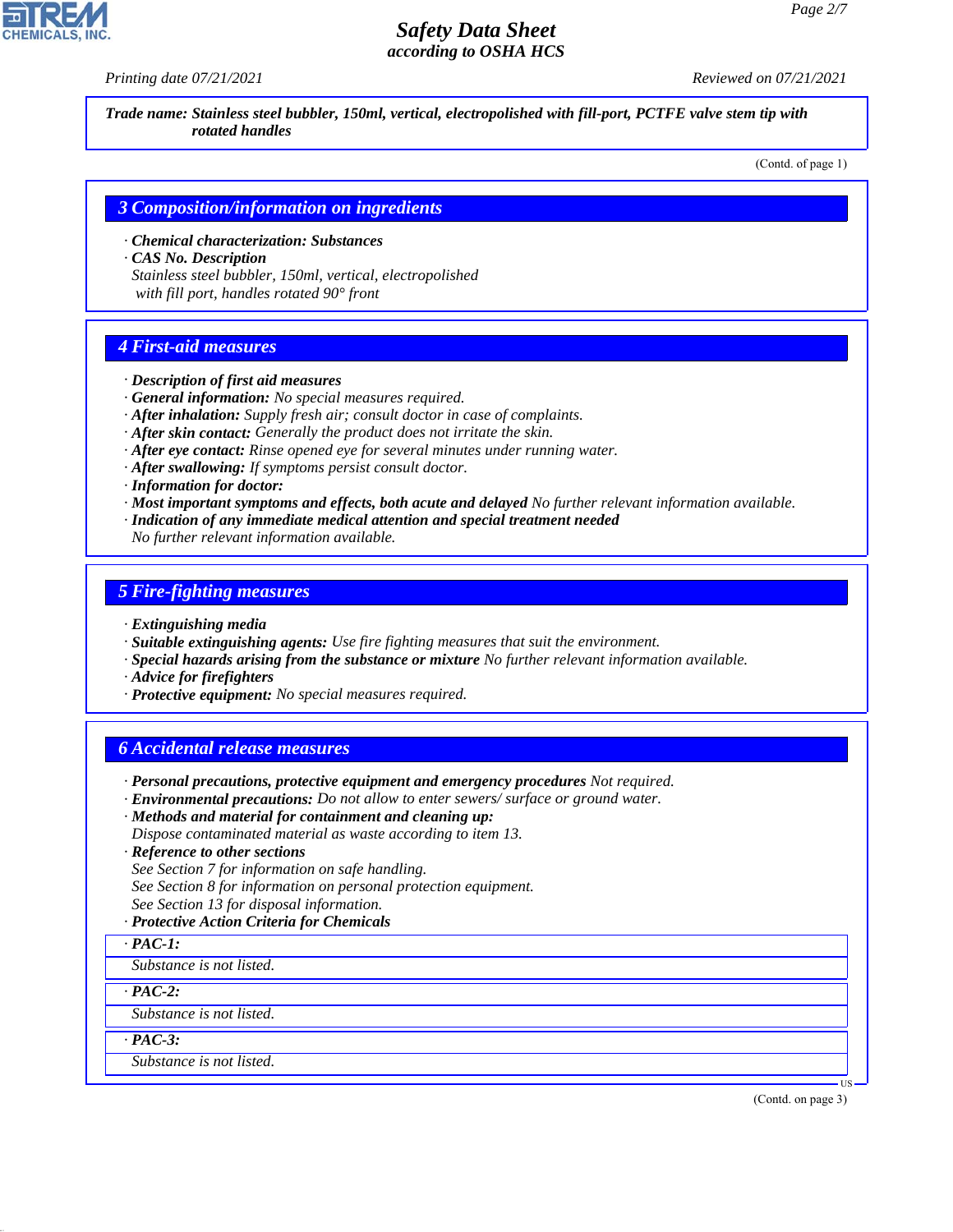*Printing date 07/21/2021 Reviewed on 07/21/2021*

*Trade name: Stainless steel bubbler, 150ml, vertical, electropolished with fill-port, PCTFE valve stem tip with rotated handles*

(Contd. of page 2)

### *7 Handling and storage*

- *· Handling:*
- *· Precautions for safe handling No special measures required.*
- *· Information about protection against explosions and fires: No special measures required.*
- *· Conditions for safe storage, including any incompatibilities*
- *· Storage:*
- *· Requirements to be met by storerooms and receptacles: No special requirements.*
- *· Information about storage in one common storage facility: Not required.*
- *· Further information about storage conditions: None.*
- *· Specific end use(s) No further relevant information available.*

### *8 Exposure controls/personal protection*

*· Additional information about design of technical systems: No further data; see item 7.*

- *· Control parameters*
- *· Components with limit values that require monitoring at the workplace: Not required.*
- *· Additional information: The lists that were valid during the creation were used as basis.*
- *· Exposure controls*
- *· Personal protective equipment:*
- *· General protective and hygienic measures:*
- *The usual precautionary measures for handling chemicals should be followed.*
- *· Breathing equipment: Not required.*
- *· Protection of hands:*

*The glove material has to be impermeable and resistant to the product/ the substance/ the preparation. Due to missing tests no recommendation to the glove material can be given for the product/ the preparation/ the chemical mixture.*

*Selection of the glove material on consideration of the penetration times, rates of diffusion and the degradation · Material of gloves*

*The selection of the suitable gloves does not only depend on the material, but also on further marks of quality and varies from manufacturer to manufacturer.*

*· Penetration time of glove material*

*The exact break through time has to be found out by the manufacturer of the protective gloves and has to be observed.*

*· Eye protection: Safety glasses*

## *9 Physical and chemical properties*

| · Information on basic physical and chemical properties<br><b>General Information</b> |                       |                    |
|---------------------------------------------------------------------------------------|-----------------------|--------------------|
| $\cdot$ Appearance:                                                                   |                       |                    |
| Form:                                                                                 | Solid                 |                    |
| Color:                                                                                | Not determined.       |                    |
| $\cdot$ Odor:                                                                         | <i>Characteristic</i> |                    |
| ⋅ Odor threshold:                                                                     | Not determined.       |                    |
| $\cdot$ pH-value:                                                                     | Not applicable.       |                    |
|                                                                                       |                       | (Contd. on page 4) |
|                                                                                       |                       | - US               |



44.1.1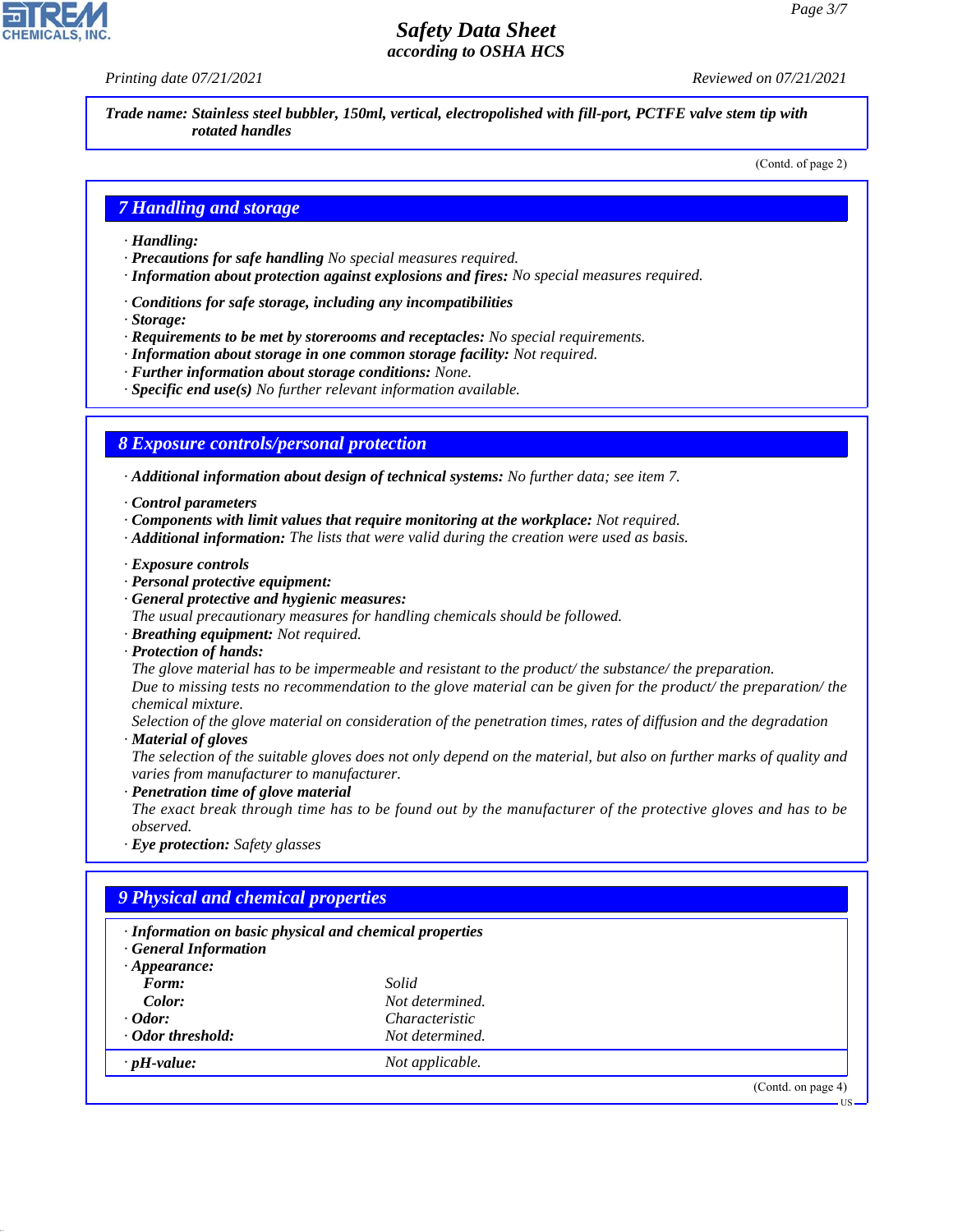

*Printing date 07/21/2021 Reviewed on 07/21/2021*

**CHEMICALS, INC.** 

|                                                            | (Contd. of page 3)                            |  |
|------------------------------------------------------------|-----------------------------------------------|--|
| Change in condition                                        |                                               |  |
| <b>Melting point/Melting range:</b>                        | Undetermined.                                 |  |
| <b>Boiling point/Boiling range:</b>                        | Undetermined.                                 |  |
| · Flash point:                                             | Not applicable.                               |  |
| · Flammability (solid, gaseous):                           | Product is not flammable                      |  |
| · Ignition temperature:                                    |                                               |  |
| <b>Decomposition temperature:</b>                          | Not determined.                               |  |
| $\cdot$ Auto igniting:                                     | Not determined.                               |  |
| · Danger of explosion:                                     | Product does not present an explosion hazard. |  |
| · Explosion limits:                                        |                                               |  |
| Lower:                                                     | Not determined.                               |  |
| Upper:                                                     | Not determined.                               |  |
| · Vapor pressure:                                          | Not applicable.                               |  |
| $\cdot$ Density:                                           | Not determined.                               |  |
| · Relative density                                         | Not determined.                               |  |
| · Vapor density                                            | Not applicable.                               |  |
| $\cdot$ Evaporation rate                                   | Not applicable.                               |  |
| · Solubility in / Miscibility with                         |                                               |  |
| Water:                                                     | Insoluble.                                    |  |
| · Partition coefficient (n-octanol/water): Not determined. |                                               |  |
| · Viscosity:                                               |                                               |  |
| Dynamic:                                                   | Not applicable.                               |  |
| Kinematic:                                                 | Not applicable.                               |  |
| · Solvent content:                                         |                                               |  |
| Organic solvents:                                          | $0.0\%$                                       |  |
| <b>VOC</b> content:                                        | 0.0 g/l / 0.00 lb/gl                          |  |
| <b>Solids content:</b>                                     | 100.0%                                        |  |
| $\cdot$ Other information                                  | No further relevant information available.    |  |

# *10 Stability and reactivity*

*· Reactivity No further relevant information available.*

*· Chemical stability*

44.1.1

*· Thermal decomposition / conditions to be avoided: No decomposition if used according to specifications.*

*· Possibility of hazardous reactions No dangerous reactions known.*

*· Conditions to avoid No further relevant information available.*

*· Incompatible materials: No further relevant information available.*

*· Hazardous decomposition products: No dangerous decomposition products known.*

 US (Contd. on page 5)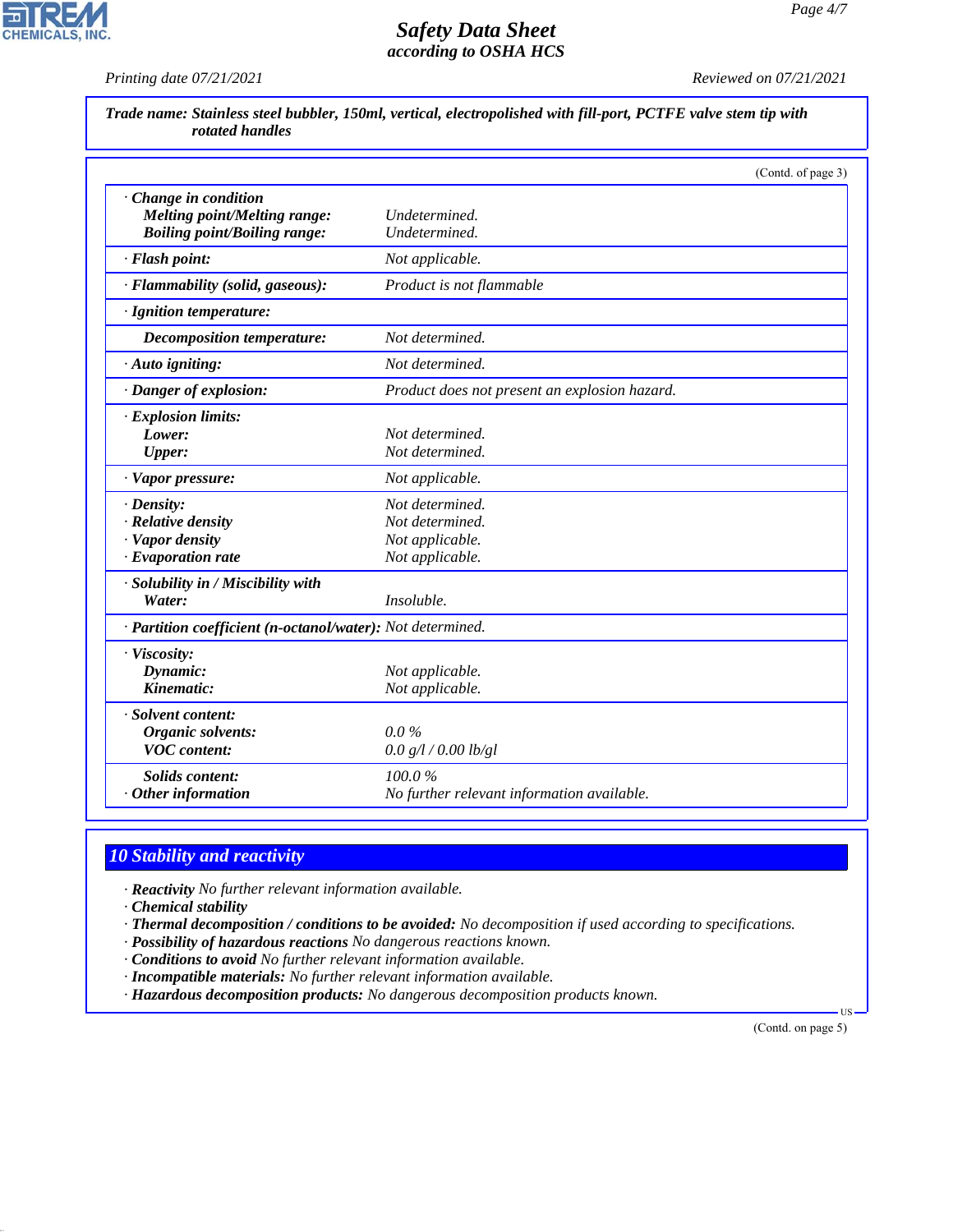*Printing date 07/21/2021 Reviewed on 07/21/2021*

*Trade name: Stainless steel bubbler, 150ml, vertical, electropolished with fill-port, PCTFE valve stem tip with rotated handles*

(Contd. of page 4)

## *11 Toxicological information*

- *· Information on toxicological effects*
- *· Acute toxicity:*
- *· Primary irritant effect:*
- *· on the skin: No irritant effect.*
- *· on the eye: No irritating effect.*
- *· Sensitization: No sensitizing effects known.*
- *· Additional toxicological information:*

*When used and handled according to specifications, the product does not have any harmful effects according to our experience and the information provided to us.*

*The substance is not subject to classification.*

### *· Carcinogenic categories*

### *· IARC (International Agency for Research on Cancer)*

*Substance is not listed.*

*· NTP (National Toxicology Program)*

*Substance is not listed.*

- *· OSHA-Ca (Occupational Safety & Health Administration)*
- *Substance is not listed.*

## *12 Ecological information*

- *· Toxicity*
- *· Aquatic toxicity: No further relevant information available.*
- *· Persistence and degradability No further relevant information available.*
- *· Behavior in environmental systems:*
- *· Bioaccumulative potential No further relevant information available.*
- *· Mobility in soil No further relevant information available.*
- *· Additional ecological information:*

*· General notes: Water hazard class 1 (Self-assessment): slightly hazardous for water*

*Do not allow undiluted product or large quantities of it to reach ground water, water course or sewage system.*

- *· Results of PBT and vPvB assessment*
- *· PBT: Not applicable.*
- *· vPvB: Not applicable.*
- *· Other adverse effects No further relevant information available.*

## *13 Disposal considerations*

- *· Waste treatment methods*
- *· Recommendation: Disposal must be made according to official regulations.*
- *· Uncleaned packagings:*

44.1.1

*· Recommendation: Disposal must be made according to official regulations.*

(Contd. on page 6)

US

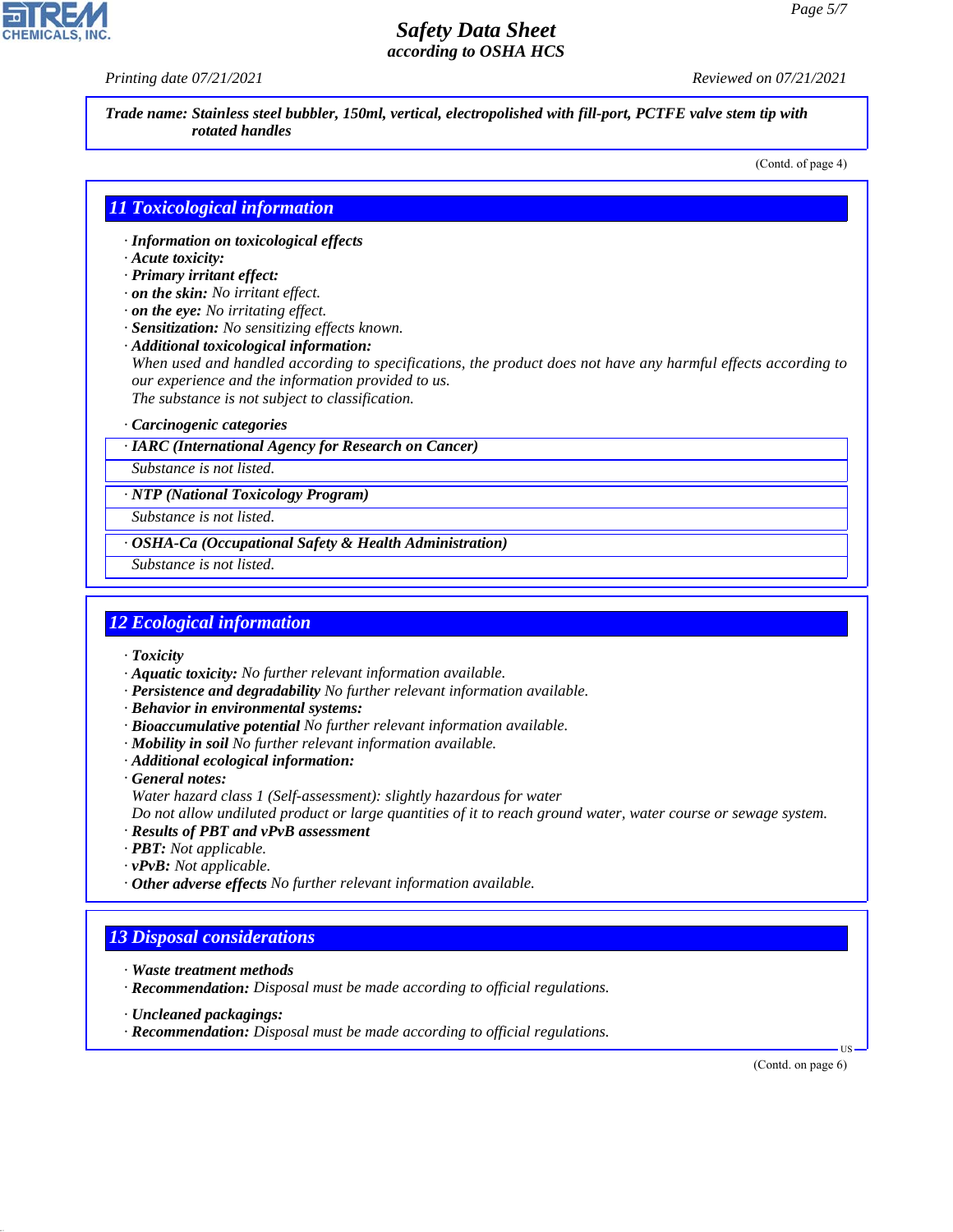

*Printing date 07/21/2021 Reviewed on 07/21/2021*

*Trade name: Stainless steel bubbler, 150ml, vertical, electropolished with fill-port, PCTFE valve stem tip with rotated handles*

(Contd. of page 5)

| <b>14 Transport information</b>                                                     |                 |
|-------------------------------------------------------------------------------------|-----------------|
| $\cdot$ UN-Number<br>· DOT, ADN, IMDG, IATA                                         | not regulated   |
| $\cdot$ UN proper shipping name<br>· DOT, ADN, IMDG, IATA                           | not regulated   |
| $\cdot$ Transport hazard class(es)                                                  |                 |
| · DOT, ADN, IMDG, IATA<br>$\cdot$ Class                                             | not regulated   |
| · Packing group<br>· DOT, IMDG, IATA                                                | not regulated   |
| · Environmental hazards:<br>$\cdot$ Marine pollutant:                               | No              |
| · Special precautions for user                                                      | Not applicable. |
| · Transport in bulk according to Annex II of<br><b>MARPOL73/78 and the IBC Code</b> | Not applicable. |
| · UN "Model Regulation":                                                            | not regulated   |

## *15 Regulatory information*

- *· Safety, health and environmental regulations/legislation specific for the substance or mixture · Sara*
- *· Section 355 (extremely hazardous substances):*
- *Substance is not listed.*
- *· Section 313 (Specific toxic chemical listings):*
- *Substance is not listed.*

## *· TSCA (Toxic Substances Control Act):*

- *Substance is not listed.*
- *· Proposition 65*
- *· Chemicals known to cause cancer:*
- *Substance is not listed.*
- *· Chemicals known to cause reproductive toxicity for females:*
- *Substance is not listed.*
- *· Chemicals known to cause reproductive toxicity for males:*
- *Substance is not listed. · Chemicals known to cause developmental toxicity:*
- *Substance is not listed.*
- *· Carcinogenic categories*
- *· EPA (Environmental Protection Agency)*
- *Substance is not listed.*
- *· TLV (Threshold Limit Value established by ACGIH)*
- *Substance is not listed.*

44.1.1

(Contd. on page 7)